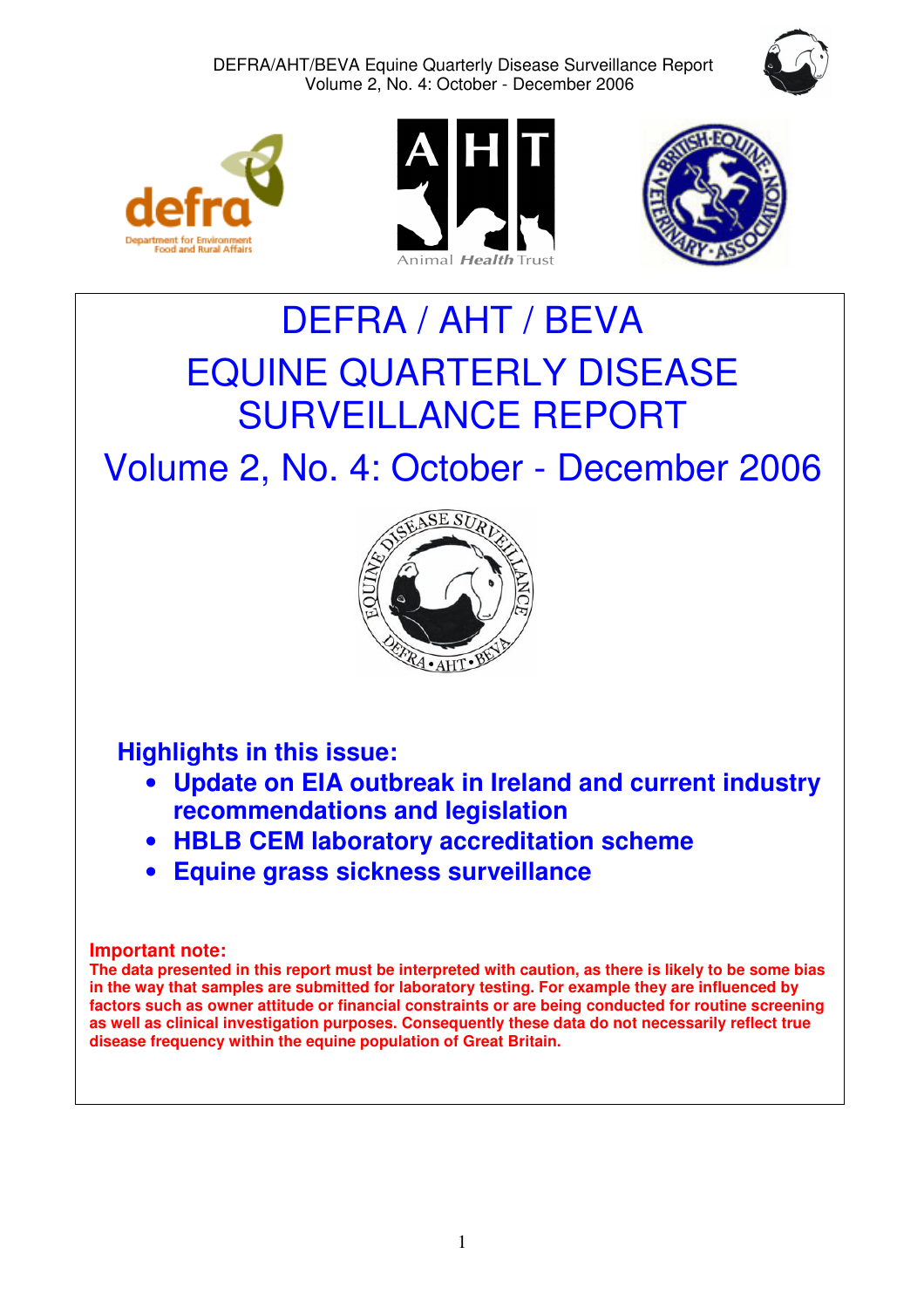

# **TABLE OF CONTENTS**

| <b>INTRODUCTION</b>                                                                                                                          | $\overline{\mathbf{3}}$                      |
|----------------------------------------------------------------------------------------------------------------------------------------------|----------------------------------------------|
| VIROLOGY DISEASE REPORT FOR THE FOURTH QUARTER OF 2006                                                                                       | 5                                            |
| <b>EQUINE HERPES VIRUS ABORTION</b><br><b>EQUINE HERPES VIRUS NEUROLOGICAL DISEASE</b><br><b>COITAL EXANTHEMA</b><br><b>EQUINE INFLUENZA</b> | 5<br>$6\phantom{1}6$<br>$6\phantom{1}6$<br>6 |
| <b>FOCUS ARTICLE: EQUINE INFECTIOUS ANAEMIA UPDATE</b>                                                                                       | 6                                            |
| <b>BACTERIOLOGY DISEASE REPORT FOR THE FOURTH QUARTER 2006</b>                                                                               | 8                                            |
| <b>FOCUS ARTICLE: HBLB CEM LABORATORY APPROVAL SCHEME</b>                                                                                    | 9                                            |
| TOXIC/PARASITIC DISEASE REPORT FOR THE FOURTH QUARTER OF 2006                                                                                | 10                                           |
| <b>FOCUS ARTICLE: EQUINE GRASS SICKNESS SURVEILLANCE</b>                                                                                     | 11                                           |
| REPORT ON POST MORTEM EXAMINATIONS FOR FOURTH QUARTER OF 2006                                                                                | 12                                           |
| <b>EAST ANGLIA</b><br><b>HOME COUNTIES</b><br><b>SOUTH WEST</b><br><b>SCOTLAND</b><br><b>NORTHERN IRELAND</b>                                | 12<br>12<br>13<br>13<br>13                   |
| <b>ACKNOWLEDGEMENTS</b>                                                                                                                      | 14                                           |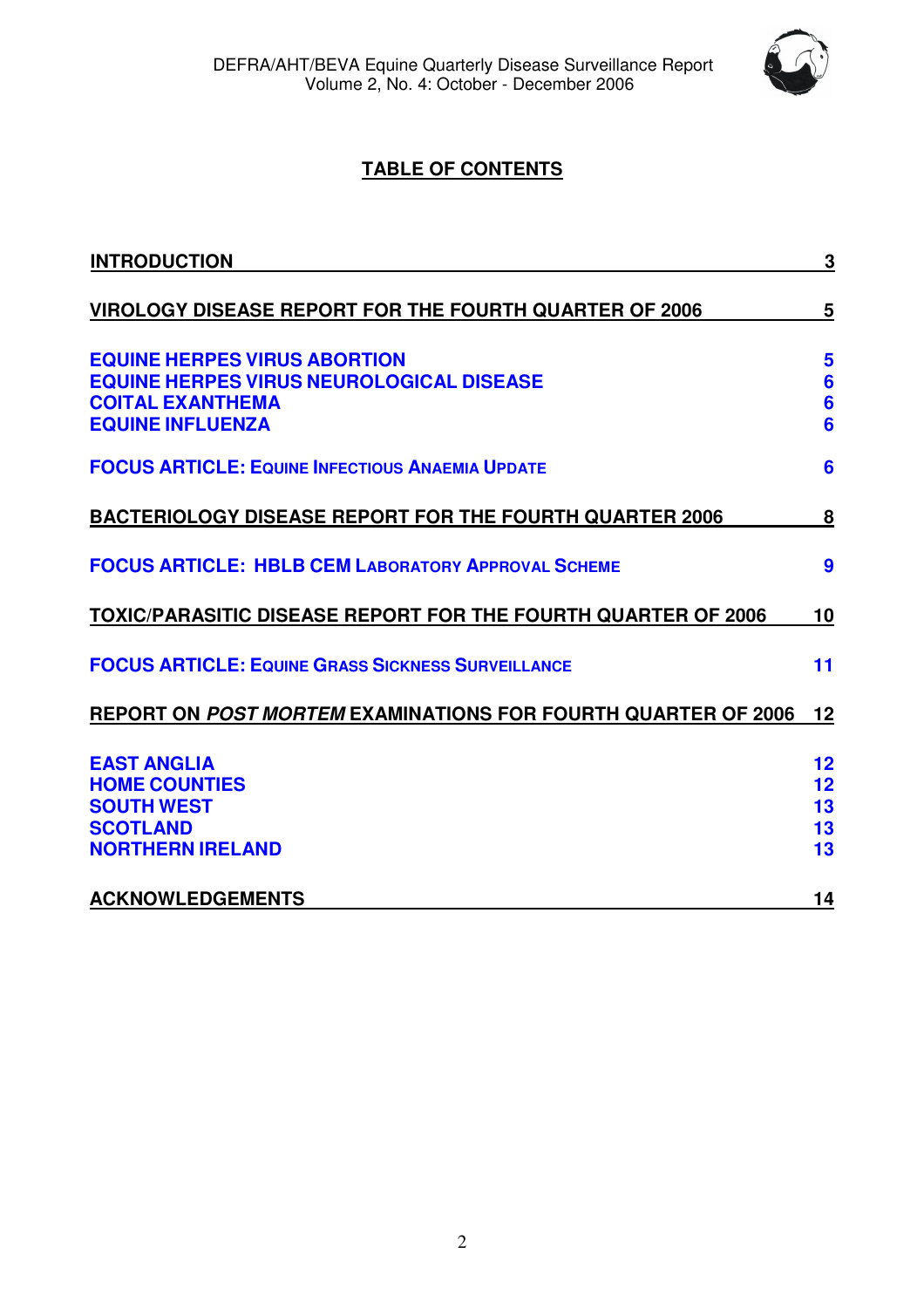

# <span id="page-2-0"></span>**Introduction**

Welcome to the fourth quarterly equine disease surveillance report for 2006 produced by DEFRA, BEVA and the Animal Health Trust. Regular readers will be aware that this report collates equine disease data arising from multiple diagnostic laboratories and veterinary practices throughout the United Kingdom giving a unique insight into equine disease occurrence on a national scale.

The fourth quarter of 2006 saw the Animal Welfare Bill receive Royal assent, on the 8<sup>th</sup> of November. Ben Bradshaw, the Minister for Animal Health and Welfare, hailed the Bill as the most important piece of animal welfare legislation for nearly a century. The Bill introduces a duty of care to ensure the needs of any animal for which a person is responsible are met. The Bill creates a new offence for failing to provide these needs and allows preventive action to be taken at an earlier stage before suffering is caused. The Bill also places more emphasis on owners and keepers to understand their responsibilities and to take steps to provide for their animals. We aim to contribute to the improvement of equine welfare by providing useful and up to date information on equine disease in our quarterly surveillance reports.

On the 13<sup>th</sup> December 2006 Professor Josh Slater was inaugurated as President of the British Equine Veterinary Association (BEVA) at The Royal College of Physicians in London, during BEVA's AGM. In his inaugural speech Professor Slater said "It is a great honour and privilege to become the  $45<sup>th</sup>$  BEVA president". He also vowed to do everything in his power to ensure that the association continues to develop in its goals to be the world's premiere equine veterinary association. BEVA's mission revolves around the three cornerstones of world class education, leadership for the equine veterinary profession and collegiality and community, all of which are aimed at improving equine welfare.

At the BEVA annual congress in September 2006, Professor Peter Clegg and colleagues of Liverpool University swabbed the noses of 276 delegates to examine them for presence of methicillin resistant *Staphylococcus aureus* (MRSA). The study aimed to identify the prevalence of MRSA carriage in the delegates attending the congress with samples cultured on selective media and then subjected to PCR identification of a gene that defines MRSA. Overall 8% of swabs were found to be positive for MRSA. Work is continuing to type the MRSA to see if delegates were carrying human epidemiological strains that are seen in both human and small animal hospitals or more specific horse adapted strains. Further information on the study is available by personal communication with Nicola Williams (njwillms@liverpool.ac.uk), however work is still continuing on the project, and the results will be published as soon as they are available.

With the recent outbreak of H5N1 avian influenza in Suffolk, people are again concerned over the welfare of their horses and if they are at risk from this infection. Despite the occurrence of the H5N1 influenza virus strain in several countries there are no reports of horses ever having been infected with this virus. In fact in a recent study reported in The New Scientist (Ref: doi: 10.1186/1465-9921-7-43, Author Jiahai Lu et al.), antibodies derived from horses against H5N1 prevented mice from dying of the disease.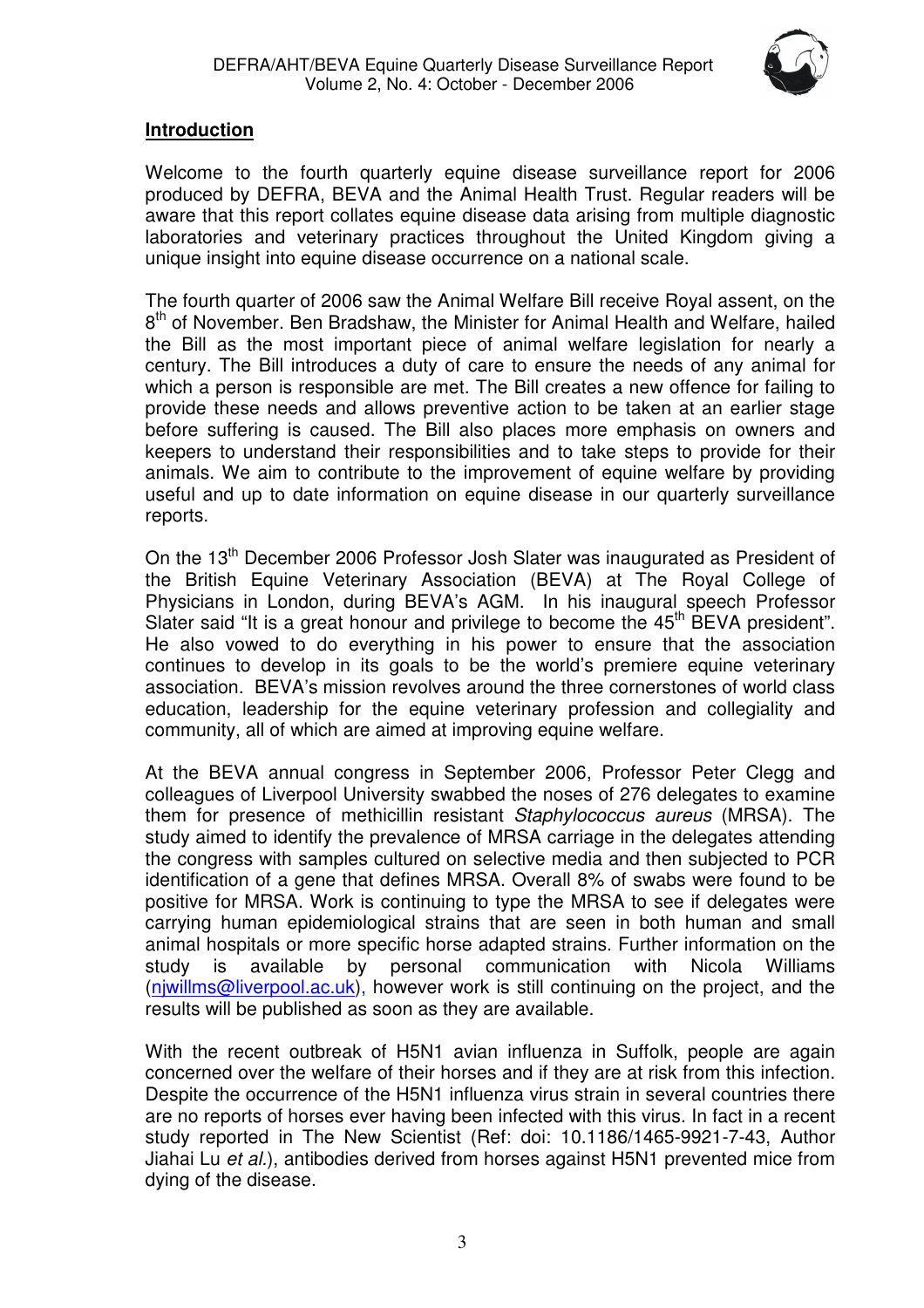

The fourth quarter of 2006 also saw the continuation of the outbreak of equine infectious anaemia (EIA or 'swamp fever') in Ireland. However, with strict control measures in place and extensive surveillance being undertaken, it is hoped that the outbreak is drawing to a close. In this report **Annie Cooke**, MRCVS, a surveillance veterinary surgeon in the Epidemiology Unit at the AHT, provides an update on the situation in Ireland and summarises industry initiatives against EIA and recent developments in English legislation relevant to the disease.

In October 2006 the Horserace Betting Levy Board (HBLB) launched the 2007 Codes of Practice on infectious equine diseases. The 2007 Codes have a greater emphasis on artificial insemination than in previous years, thereby hopefully widening their relevance to non-Thoroughbred breeders and their veterinary surgeons. Following the emergence of EIA in Ireland and elsewhere in Europe during 2006, the Codes include notes on this disease and were circulated with a copy of the Defra Code of Practice on EIA. To mark the launch of the latest version of the HBLB Codes of Practice and publication in December of the list of approved laboratories, **Jessica Dean**, Equine Grants Officer at the HBLB has kindly contributed an article on the history and working of the HBLB's CEM (contagious equine metritis) laboratory testing approval scheme.

In November 2006 the Horse Trust notified the AHT that the Epidemiology Unit had been awarded a grant to conduct a two-year project to develop and implement a nationwide surveillance system for equine grass sickness in the UK. In this issue **Claire Wylie,** MRCVS, the new grass sickness surveillance research assistant employed on the project, outlines in a focus article the key steps planned for the development of the scheme.

We reiterate that the views expressed in these focus articles are the authors' own and should not be interpreted as official statements of DEFRA, BEVA or the AHT.

Access to all of the equine disease surveillance reports can be made on a dedicated page on the Animal Health Trust website at [http://www.aht.org.uk/equine\\_disease.html](http://www.aht.org.uk/equine_disease.html) or via the BEVA and DEFRA websites:

[http://www.beva.org.uk/](http://www.beva.org.uk) <http://www.defra.gov.uk/animalh/diseases/vetsurveillance/species/horses/index.htm>

We would remind readers and their colleagues that there is available on the AHT website a form for registration to receive free of charge reports regularly via e-mail as they are produced. The link for this registration form is available via http://www.aht.org.uk/equine\_disease\_registration.html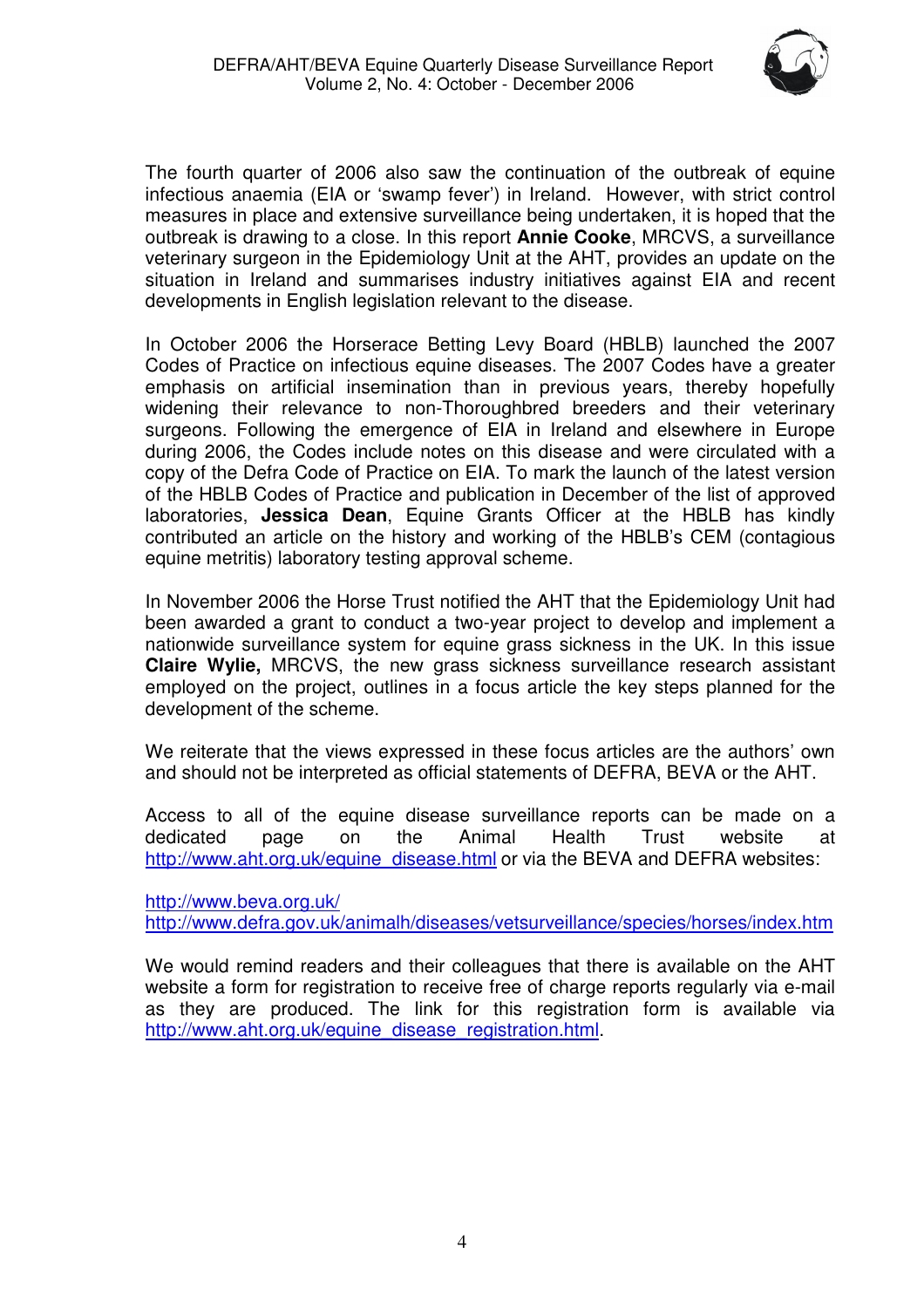

# **Virology Disease Report for the fourth quarter of 2006**

<span id="page-4-0"></span>The results of virological testing for October to December 2006, are summarised in Table 1, and include data relating to equine viral arteritis virus testing from the Veterinary Laboratories Agency (VLA), Weybridge. The sample population for the VLA is different from that for the other contributing laboratories, as the VLA's tests are principally in relation to international trade. Of the 13 EVA VN positives detected by the VLA, 2 were among export samples, 3 from imports, 1 was from overseas and 4 were private requests. The 7 semen samples received for virus isolation were negative for EVA virus isolation after 3 passages in RK13 cell culture and negative for EVA by the one-tube RT-PCR

|                          | <b>Number of Samples</b><br><b>Tested</b> | <b>Number</b><br><b>Positive</b> | <b>Number of</b><br>Contributing<br><b>Laboratories</b> |
|--------------------------|-------------------------------------------|----------------------------------|---------------------------------------------------------|
| <b>Serological Tests</b> |                                           |                                  |                                                         |
| EVA VN/ELISA             | 1845                                      | $14^{#}$                         | 3                                                       |
| <b>VLA EVA VN</b>        | 1004                                      | $13^{#}$                         |                                                         |
| EHV-1/-4 CF test         | 721                                       | $37*$                            |                                                         |
| EHV-3 VN test            |                                           | $1*$                             |                                                         |
| ERV-1/-2 CF test         | 262                                       | $1*$                             |                                                         |
| Influenza HI test        | 268                                       | 0                                |                                                         |
| EIA (Coggins)            | 966                                       | $\mathbf{0}$                     |                                                         |
| <b>Virus Detection</b>   |                                           |                                  |                                                         |
| <b>EHV-1/-4 PCR</b>      | 72                                        | 2                                |                                                         |
| <b>EHV-2/-5 PCR</b>      | $\Omega$                                  | 0                                |                                                         |
| Influenza NP ELISA       | 12                                        |                                  |                                                         |
| Influenza VI in eggs     |                                           |                                  |                                                         |
| <b>EHV VI</b>            | 185                                       | 3                                |                                                         |
| EVA VI/ PCR              | 0                                         | 0                                |                                                         |
| <b>VLA EVA VI/ PCR</b>   |                                           |                                  |                                                         |
| Rotavirus                | 8                                         |                                  | 5                                                       |

#### **Table 1: Diagnostic virology sample throughput and positive results for fourth quarter 2006**

VN = virus neutralisation, ELISA = enzyme-linked immunosorbent assay, CF = complement fixation,

 $H =$  haemagglutination inhibition, PCR = polymerase chain reaction, NP ELISA = nasopharyngeal swab

VI = virus isolation,  $E$ RV = equine rhinovirus,  $*$  = Seropositives include vaccinated stallions

\* = Diagnosed positive on basis of seroconversion between paired sera

# **Virological Diagnoses for the Fourth Quarter of 2006**

# **EHV-1 Abortion**

Two cases of EHV-1 abortion and one case of EHV-4 abortion were confirmed in this quarter. In October a crossbred mare of unknown vaccination status aborted producing a 5 kg fetus with diagnosis based on positive immunostaining of chorionic villi. In November an unvaccinated mare aborted at 4 months gestation and in December a vaccinated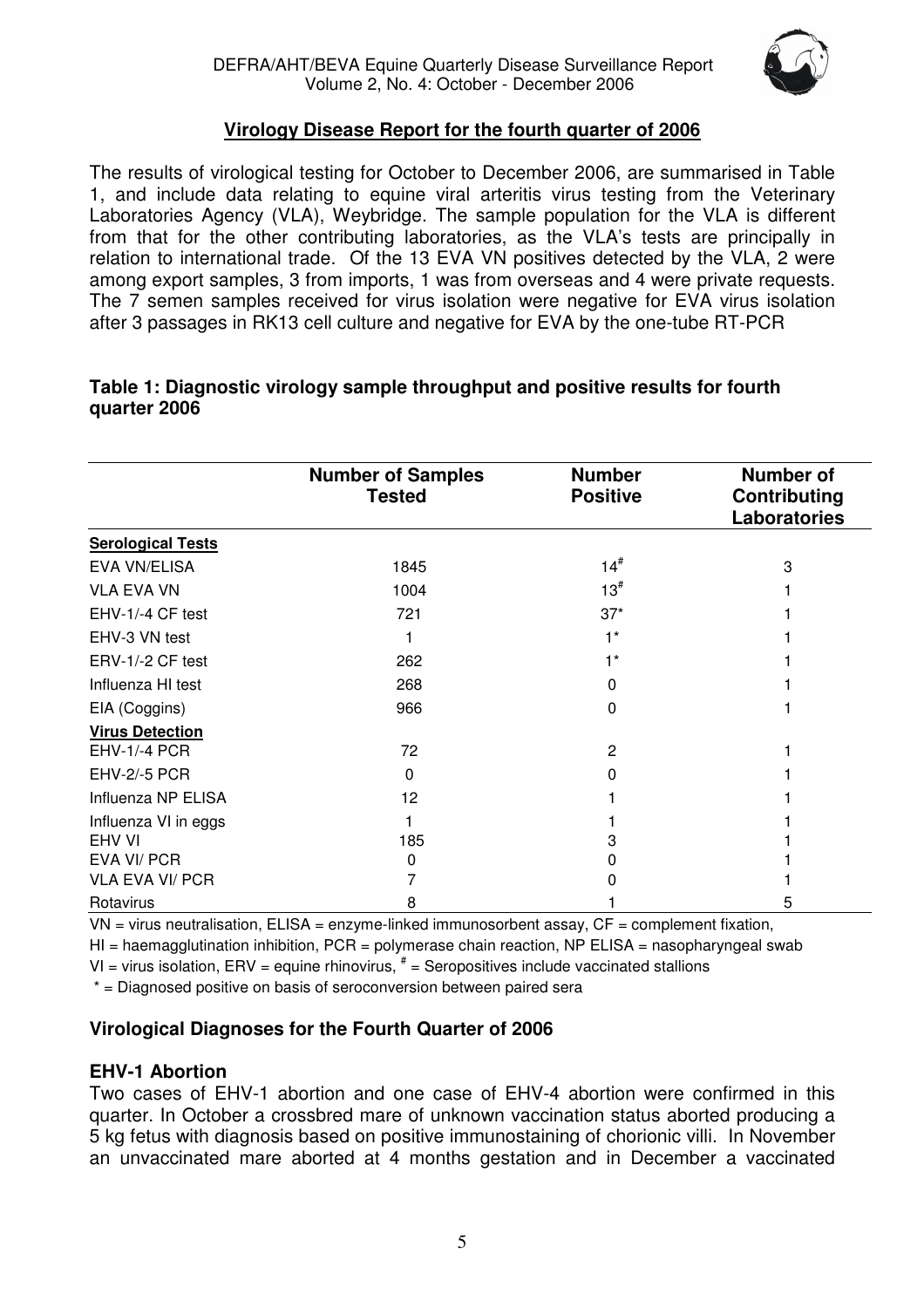

<span id="page-5-0"></span>thoroughbred mare aborted at 230 days gestation with diagnosis in both cases by immunostaining of the chorion. There were no contacts affected in these three cases.

# **EHV-1 Neurological Disease**

A presumptive diagnosis of EHV-1 neurological disease was made in an unvaccinated cross bred horse that was found to have high antibody titres to EHV-1 whilst displaying ataxia and bladder paresis. In contact animals remained seronegative.

# **EHV-3 Coital Exanthema**

In December a cob stallion from Wales was EHV-3 positive, with one covered mare affected. Diagnosis was confirmed by serology.

# **Equine Influenza**

In November a circus pony was diagnosed positive for influenza virus by nucleoprotein ELISA on a nasopharyngeal swab, confirmed by virus isolation in eggs. The confirmed case and 6 affected in contact animals, all Friesian geldings, had been recently imported from Holland.

# **FOCUS ARTICLE: EQUINE INFECTIOUS ANAEMIA - UPDATE ON THE IRISH OUTBREAK AND CURRENT INDUSTRY RECOMMENDATIONS AND LEGISLATION Annie Cooke MRCVS, Epidemiology Unit, Animal Health Trust**

# **Review of the Irish outbreak**

Hopes are gradually rising that the current Irish outbreak, centred around the Meath/Kildare area, which started in June 2006, is being successfully controlled and will soon be coming to an end. In January alone The Irish Equine Centre tested in excess of 14,000 blood samples for EIA. In total more than 42,000 samples have been tested since the first cases were confirmed and this figure is expected to rise to 50,000 by March 2007, with continuing surveillance.

The situation as at  $14<sup>th</sup>$  February 2007 was that a total of 28 cases have been identified with the last one confirmed 66 days previously on  $10^{th}$  December 2006. The last three confirmed cases have had the longest interval between them (27, 20 & 25 days respectively), which is taken as an encouraging development. There were no primary or secondary in contact animals traced to mainland Britain, associated with the last case.

In Ireland a total of 53 premises have been placed under restriction with only 8 premises now having restrictions remaining in place. In Britain 22 horses were placed under restriction due to their in contact status on 9 different premises. All restrictions have now been lifted as all 22 horses have had negative Coggins tests at least 90 days after the last possible exposure. In Britain no positive cases have been detected since the outbreak was initially notified in Ireland, however one case was found in Northern Ireland on 1<sup>st</sup> September 2006. This was the first case of EIA in the UK for more than 30 years and the animal was euthanased. Further details on EIA in Europe can be found on the Defra websit[e \(Click here\).](http://www.defra.gov.uk/animalh/diseases/notifiable/eia/index.htm) 

# **Equine industry initiated controls for EIA**

The Horseracing Regulatory Authority (HRA) requires runners from Ireland to have a negative Coggins result no more than 14 days prior to racing. UK trained horses that have been to Ireland should have a Coggins test 90-120 days after their return, failure to produce a negative certificate results in suspension from racing. Form EIA1 is used to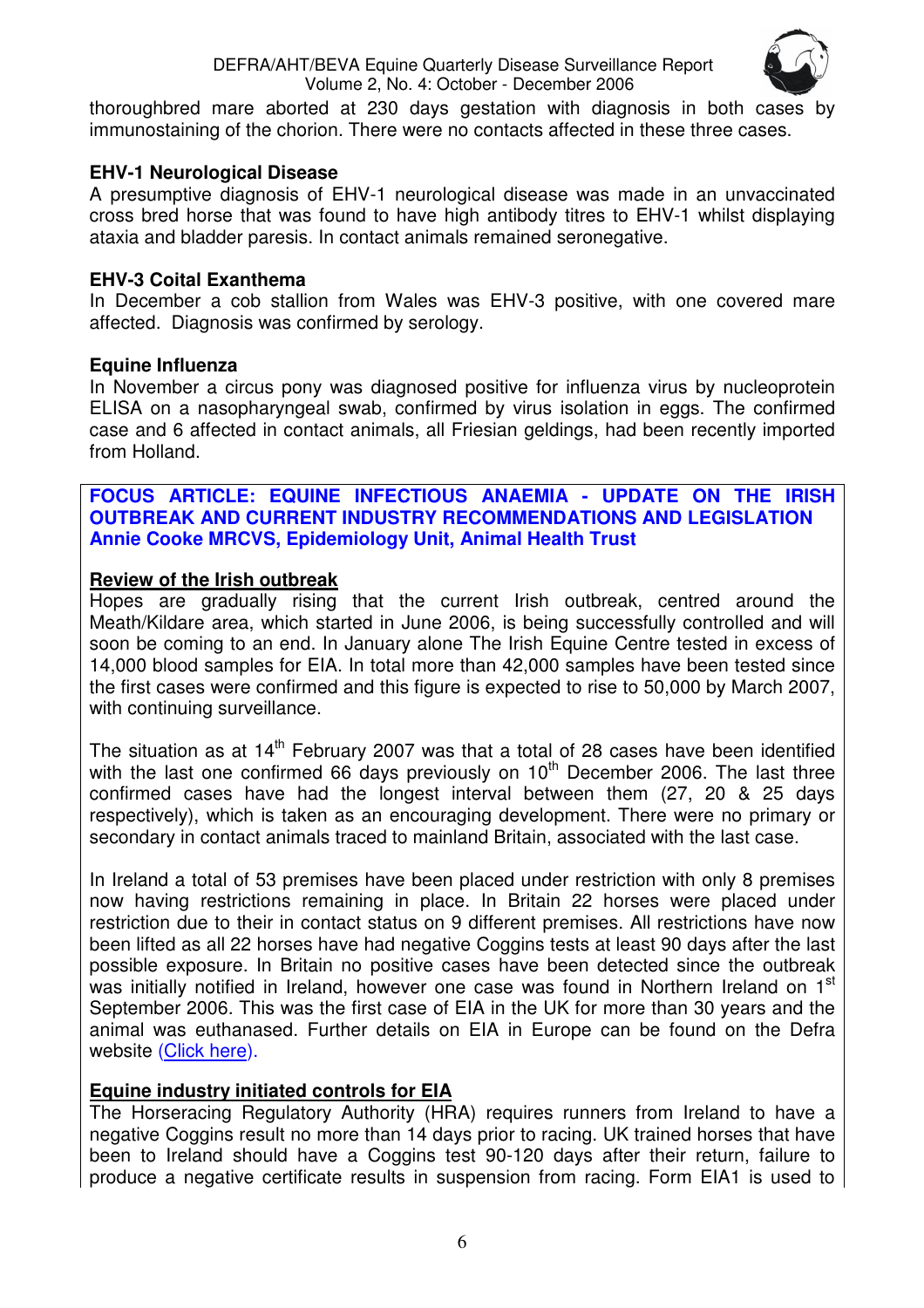

declare negative Coggins results and form EIA2 is used to declare movements of equidae to and from Ireland. Both forms are available on the HRA website [\(Click here\).](http://www.thehra.org.uk/doc.php?id=42370) The current advice is to travel directly to the racecourse and to return home as quickly as possible.

The Irish Thoroughbred Breeders Association (ITBA) has developed EIA Guidelines for the 2007 breeding season. Mares require two negative EIA certificates from approved laboratories, the first in January and the second within 28 days prior to movement on to studs or foaling units. So far 50 Irish studs have signed up to the scheme. Further details are available via the ITBA websit[e \(Click here\).](http://www.itba.ie/index1.htm) 

The Newmarket Stud Farmers Association (NSFA) has new breeding regulations for 2007 that were revised on 1<sup>st</sup> February. These are summarized below:

- 1) Mares from mainland Britain require one negative Coggins test after 1<sup>st</sup> January before covering. This can be done from the blood sample taken for prebreeding EVA testing.
- 2) Mares from Ireland (including Northern Ireland) require a negative Coggins test no more than 14 days prior to arrival in the UK. A second sample is required in the UK not more than 21 days prior to and as close as possible to first covering.
- 3) All other mares require a negative Coggins test no more than 14 days prior to arrival in the UK. A second negative sample is required at the boarding stud prior to covering, a minimum of 14 days after arrival. Further tests are needed within 21 days of covering and as close as possible to each covering, until a period of 60 days from import has elapsed.
- 4) Mares from Italy need sampling as for 3) above but also any foals at foot require a negative Coggins a minimum of 14 days after arrival.

Once these and other disease criteria are met a freedom from infection certificate may be signed. For further information visit the NSFA website [\(Click here\).](http://www.nsfa.org.uk/breedingregs2007.asp) 



DEFRA in response to developments in Ireland and in collaboration with the British equine industry also produced a Code of Practice for EIA in August 2006. A brief summary of its contents is provided here but it is available in full from the Defra website [\(Click here\).](http://www.defra.gov.uk/animalh/diseases/notifiable/pdf/eia-cop0806.pdf) 

Background information on EIA the disease and its consequences.

- 1) Advice to those in the industry on precautions to minimize the risk of possible infection.
- 2) Notification procedures.
- 3) Trade implications.Control measures and recommendations for prevention.
- 4) Advice on transport of horses to and from affected countries, definitions of primary and secondary contact status and how to deal with such animals.

# **Recent developments in English and European legislation for EIA**

The Specified Diseases (Notification and Slaughter) Order 2006 came into force in England on 29th August 2006. It amended the Specified Diseases (Notification and Slaughter) Order 1992 by adding EIA to the list of diseases to which section 32 of the Animal Health Act 1981 applies (under which the Secretary of State may cause animals to be slaughtered). It also amended the Specified Diseases (Notification) Order 1996 by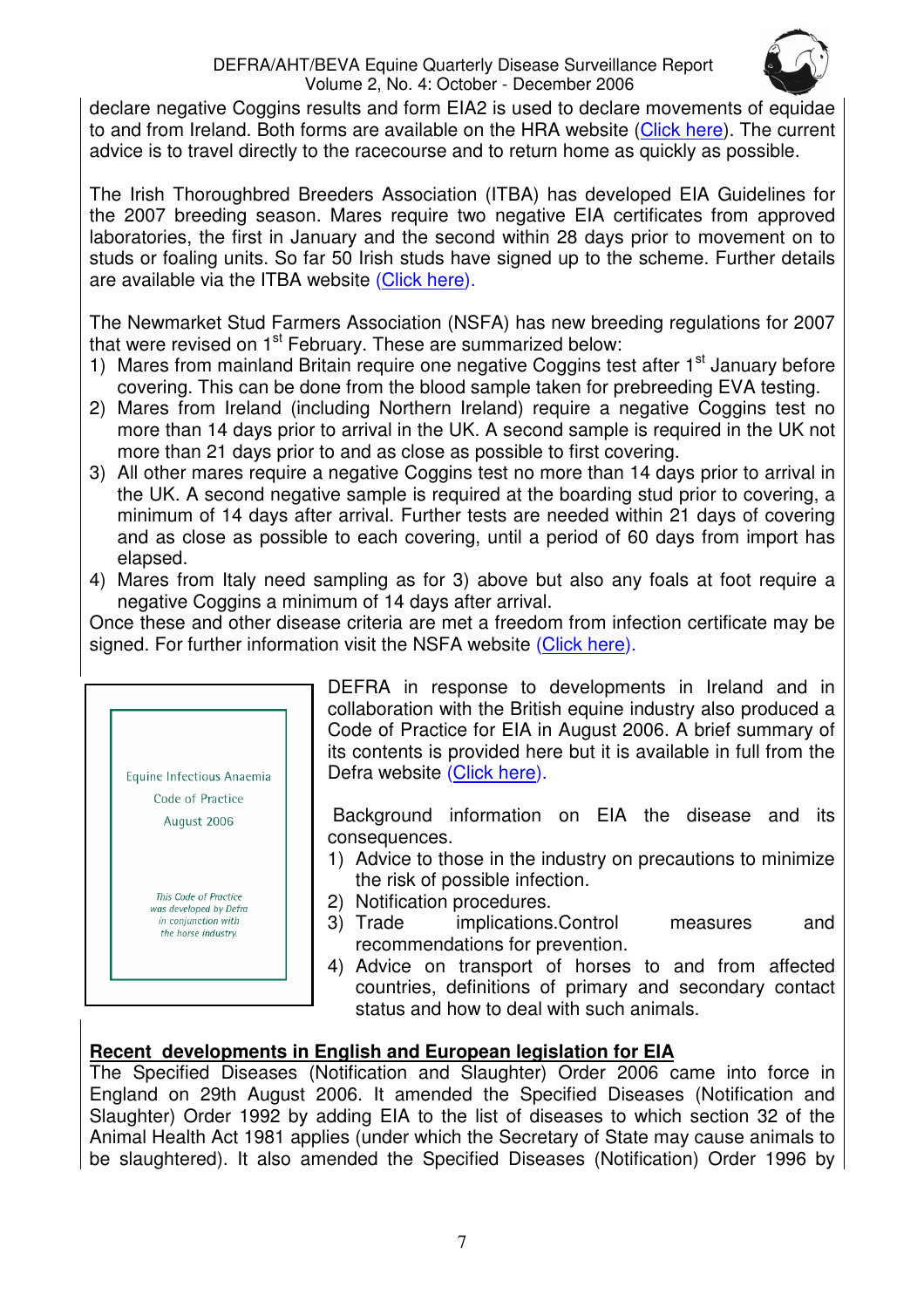# DEFRA/AHT/BEVA Equine Quarterly Disease Surveillance Report Volume 2, No. 4: October - December 2006



<span id="page-7-0"></span>adding EIA to the list of specified diseases in relation to which the notification provisions in article 3 of that Order apply. [\(Click here t](http://www.opsi.gov.uk/si/si2006/uksi_20062166_en.pdf)o view this legislation).

The Equine Infectious Anaemia (Compensation) (England) Order 2006 came into force on the 6th November 2006, which stipulated compensation to the value of £1 per animal for those horses compulsorily slaughtered for EI[A \(Click here t](http://www.opsi.gov.uk/si/si2006/20062740.htm)o view this legislation). On 5<sup>th</sup> March 2007 legislation, on the EU commission decision on protective measures with regard to EIA in Romania, was released. [\(Click here](http://www.defra.gov.uk/animalh/diseases/notifiable/eia/protection_measures.htm) to view this legislation).

# **Bacteriology Disease Report for the fourth quarter 2006**

A summary of the diagnostic bacteriology testing undertaken by different contributing laboratories is presented in Table 2. For contagious equine metritis organism (CEMO) 9 of 29 HBLB approved laboratories contributed data.

VLA CEMO data for the period October, November and December 2006.

We are again pleased to include data relating to CEMO testing from the Veterinary Laboratories Agency (VLA), in this quarterly report. The sample population for the VLA is different from that for the other contributing laboratories as the VLA tests are principally in relation to international trade.

Submissions for international trade pre-export tests continue the upward trend with swab numbers up 5.3% when compared with the same quarter in 2005. Of the 1223 animals tested one stallion had two positive swabs by culture. The horse was treated and it and animals in contact with it subsequently swabbed three further times, with negative results prior to being exported.

|                                               | Number of<br><b>Samples</b><br><b>Tested</b> | <b>Number</b><br><b>Positive</b> | Number of<br>Contributing<br>Laboratories |
|-----------------------------------------------|----------------------------------------------|----------------------------------|-------------------------------------------|
| <b>CEMO (HBLB)</b>                            | 1207                                         |                                  | 9                                         |
| <b>CEMO (VLA)</b>                             | 2889                                         | 2                                |                                           |
| Strangles*                                    | 592                                          | 53                               | 11                                        |
| <b>Salmonellosis</b>                          | 403                                          | 21                               | 11                                        |
| <b>MRSA</b>                                   | 50                                           |                                  | 5                                         |
| <b>Clostridium perfringens</b>                | 14                                           |                                  |                                           |
| <b>Clostridium difficile (toxin by ELISA)</b> | 41                                           | 40                               | 5                                         |
| Cryptosporidium                               | 3                                            |                                  |                                           |
| Lawsonia intracellularis (PCR)                | 25                                           | 5                                |                                           |

**Table 2: Diagnostic bacteriology sample throughput and positive results for fourth quarter 2006** 

 $CEMO =$  contagious equine metritis organism (Taylorella equigenitalis); HBLB = HBLB accredited laboratories; VLA = VLA reference laboratory**; \***Streptococcus equi; MRSA = methicillin resistant Staphylococcus aureus.

Of the 403 samples tested for Salmonella spp., 142 were sent directly to the VLA for testing and of these 15 (10.6%) were found to be positive. The other 6 positive samples were among 261 samples tested by other laboratories. There were two  $S$  agama, one  $S$ . Newport and three  $S$ . Typhimurium. The 15 strains typed at the VLA, included one S. agama, one S. Enteritidis 8, two S. Newport and one each of S. Typhimurium 135, 193, 40, 41,5 6 (including two variants) and two U288.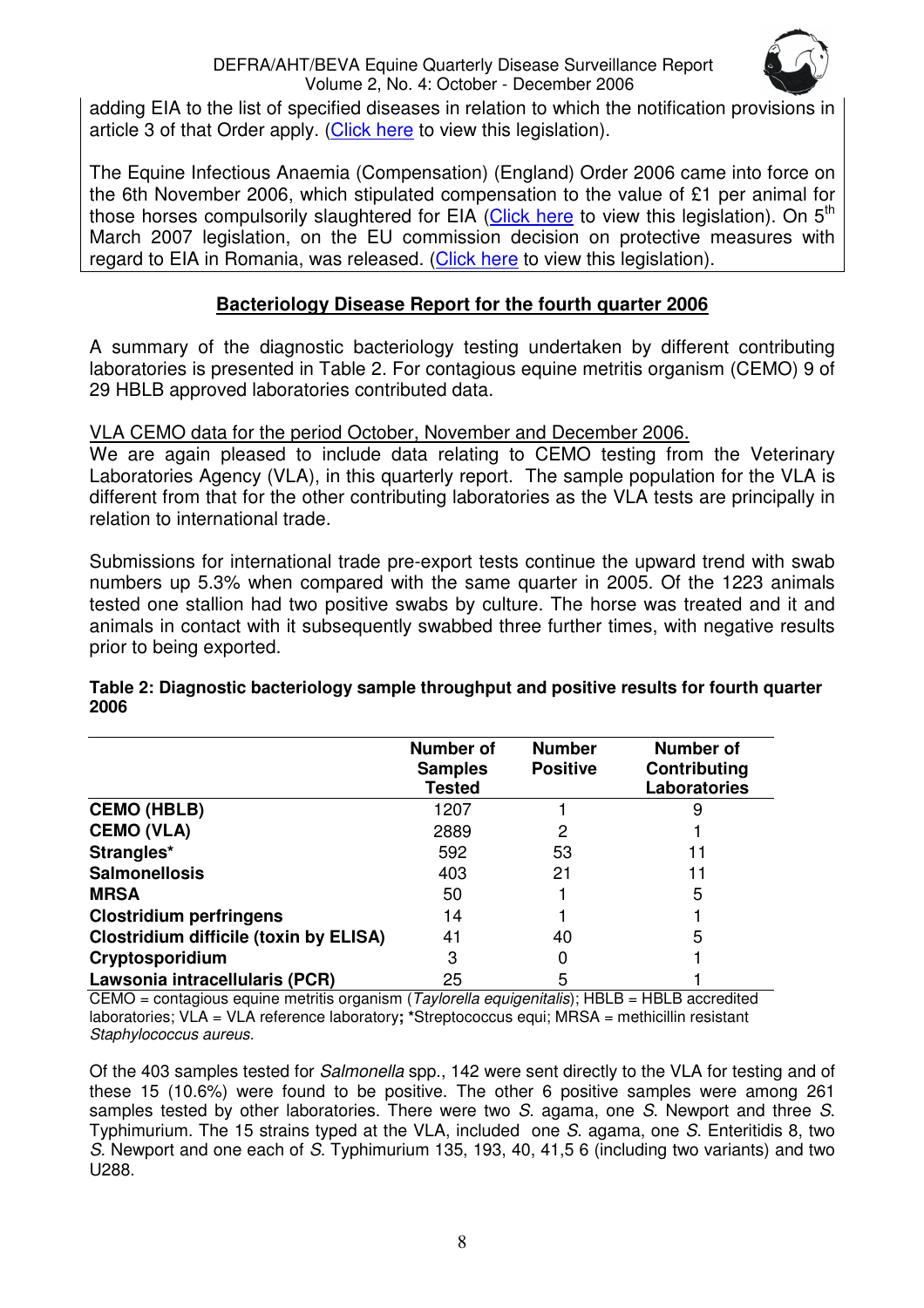

#### <span id="page-8-0"></span>**FOCUS ARTICLE: HBLB CEM LABORATORY APPROVAL SCHEME Jessica Dean, Equine Grants Office, Horserace Betting Levy Board**

During the first outbreaks of contagious equine metritis (CEM) that disrupted horse breeding so severely in the late 1970s, the Horserace Betting Levy Board's Veterinary Advisory Committee (VAC) recognised the need to protect the Thoroughbred breeding industry from the potential economic and welfare impact of this new disease. As a consequence, the VAC developed a Code of Practice for the prevention and control of CEM and launched it in November 1977 to coincide with the 1978 breeding season, targeting primarily the Thoroughbred sector. The frequency of CEM dropped markedly that season and, in the 30 years of the Code's existence, has remained limited to sporadic cases, mainly in non-Throughbreds. This is testament to the rigorous application of the Code by horse breeders and the equine veterinary profession.

From 1980, the scope of the original Code for Taylorella equigenitalis was expanded to include two other bacteria; Pseudomonas aeruginosa and Klebsiella pneumoniae. Later, two further codes were added, on equine viral arteritis (EVA) and equine herpesvirus (EHV) and the Codes were re-worked to increase their relevance to the non-Thoroughbred sector as well as the four other main European Thoroughbred-breeding countries of France, Ireland, Italy and Germany, which remain signatories to this day.

From the outset the Code recommended that all breeding mares and stallions should be tested for Taylorella equigenitalis and then other bacterial venereal pathogens by bacteriological examination of a series of swabs prior to covering in each breeding season. It became clear that it was essential that this testing must be carried out to the highest standards by competent diagnostic laboratories, not least to provide reassurance of accurate results to veterinary surgeons and their clients.

In the first years of the CEM Code, the then Ministry of Agriculture, Fisheries & Food (MAFF) provided support in the form of quality assurance (QA) testing for the Designated Laboratories to which swabs were sent for examination. In 1979, the HBLB took over responsibility for administration of the approval scheme for private diagnostic laboratories and



for several years quality assessment was operated by the Animal Health Trust on the HBLB's behalf. Subsequently, the QA scheme on which approval depends was provided by the Central Veterinary Laboratory, now the Veterinary Laboratories Agency (VLA).

Laboratories wishing to apply for approval are required to undertake an initial QA test and, if successful, are approved. Approved laboratories undertake biannual QA in order to ensure that high standards are maintained. Laboratories are required to report fully correct results in the QA tests to demonstrate their competence in isolating and identifying Taylorella equigenitalis, P. aeruginosa and K. pneumoniae. Approved laboratories are provided with HBLB-issued laboratory certificates for reporting field results. The frequency of approved laboratories reporting incorrect results is rare. When this does happen, the laboratory is asked to take a further test in which it must report correct results – if it does not, approval is usually withdrawn.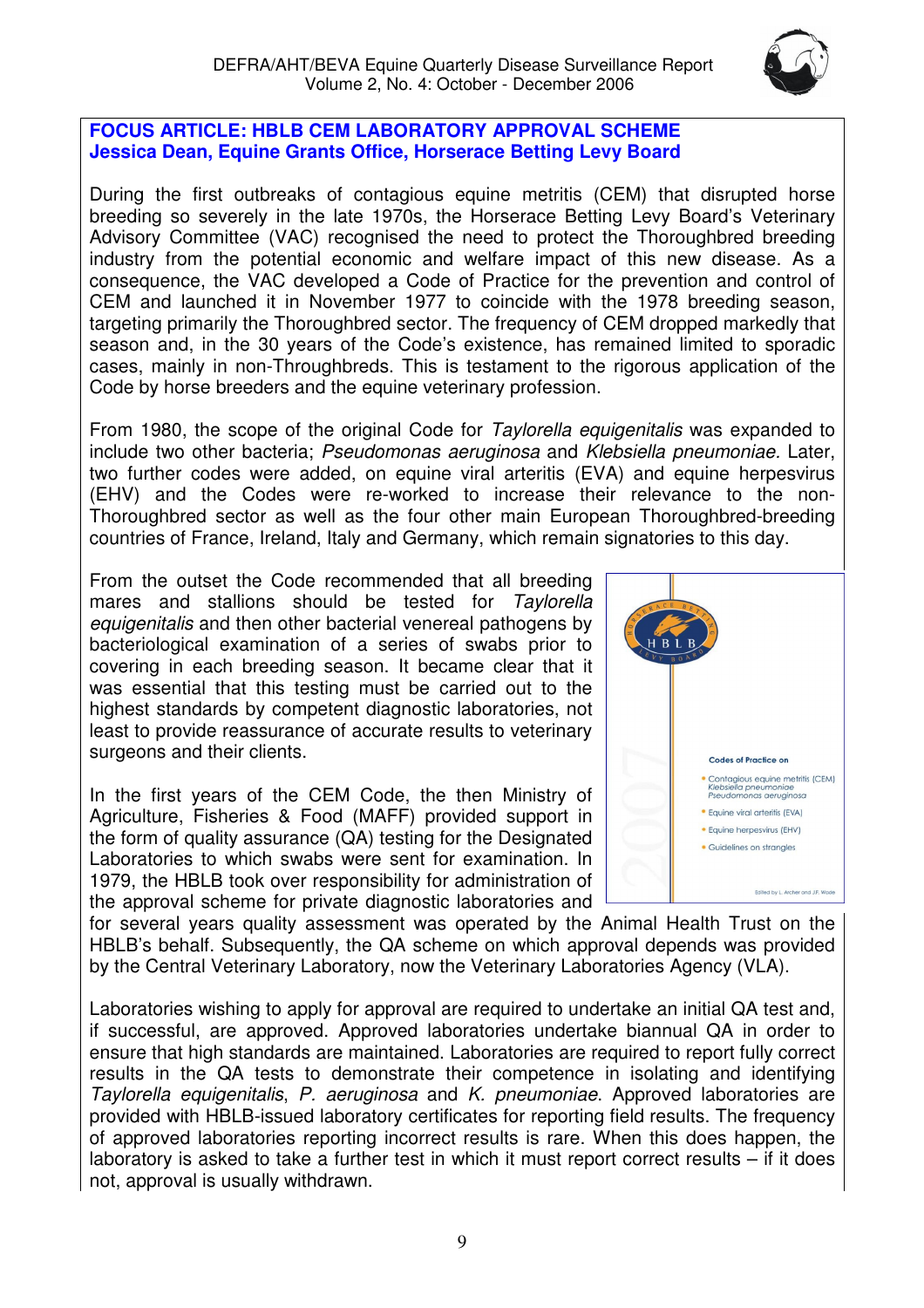

<span id="page-9-0"></span>Most studs, particularly Thoroughbred studs, insist on mare owners producing a negative HBLB approved laboratory certificate before or on the mare's arrival at the stud. Likewise, mare owners should request a copy of the certificate declaring the disease-free status of the stallion before sending their mare for mating. The widespread use of the certificates illustrates the confidence of studs and owners in the laboratory approval scheme and the Code of Practice, ensuring that cases of CEM and other equine bacterial venereal diseases remain rare in the UK.

There are currently 29 laboratories in the scheme, which is open to private laboratories in England, Scotland and Wales. The scheme runs annually from 1st December to 30<sup>th</sup> November and a list of the approved laboratories is published in the Veterinary Record in December each year. For further information, including details on applying for approval. see the Board's website (Click here).

**Note: swabs taken for examination for CEMO from horses in the UK for the purpose of official export health certification must be sent to a VLA designated laboratory**.

# **Toxic and Parasitic Disease Report for the Fourth Quarter of 2006**

A summary of diagnostic toxicosis and parasitology testing undertaken by contributing laboratories is presented in Tables 3 and 4 respectively.

# **Table 3: Diagnostic toxicosis sample throughput and positive results for fourth quarter 2006**

|                       | Number of<br><b>Samples Tested</b> | <b>Number</b><br><b>Positive</b> | <b>Number of Contributing</b><br><b>Laboratories</b> |
|-----------------------|------------------------------------|----------------------------------|------------------------------------------------------|
| Grass Sickness        |                                    |                                  |                                                      |
| Hepatic toxicoses     |                                    |                                  |                                                      |
| Botulism (toxin test) |                                    |                                  |                                                      |

**Table 4: Diagnostic parasitology sample throughput and positive results for fourth quarter 2006** 

|                      | <b>Number of</b><br><b>Samples Tested</b> | <b>Number</b><br><b>Positive</b> | <b>Number of Contributing</b><br><b>Laboratories</b> |
|----------------------|-------------------------------------------|----------------------------------|------------------------------------------------------|
| <b>Endoparasites</b> |                                           |                                  |                                                      |
| Ascarids             | 534                                       | 14                               | 2                                                    |
| Cyathostomes         | 584                                       | 179                              | 5                                                    |
| Dictyocaulus         | 117                                       | 4                                | 3                                                    |
| Parascaris           | 41                                        | 13                               |                                                      |
| Strongyles           | 327                                       | 46                               |                                                      |
| Strongyloides        | 6                                         | 2                                |                                                      |
| Trichostrongylus     | 41                                        | 8                                |                                                      |
| Tapeworms            | 260                                       | 2                                | 2                                                    |
| <b>Ectoparasites</b> |                                           |                                  |                                                      |
| Lice                 | 6                                         | 3                                | 2                                                    |
| <b>Mites</b>         | 134                                       | 3                                | 3                                                    |
| Ringworm             | 226                                       | 62                               | 5                                                    |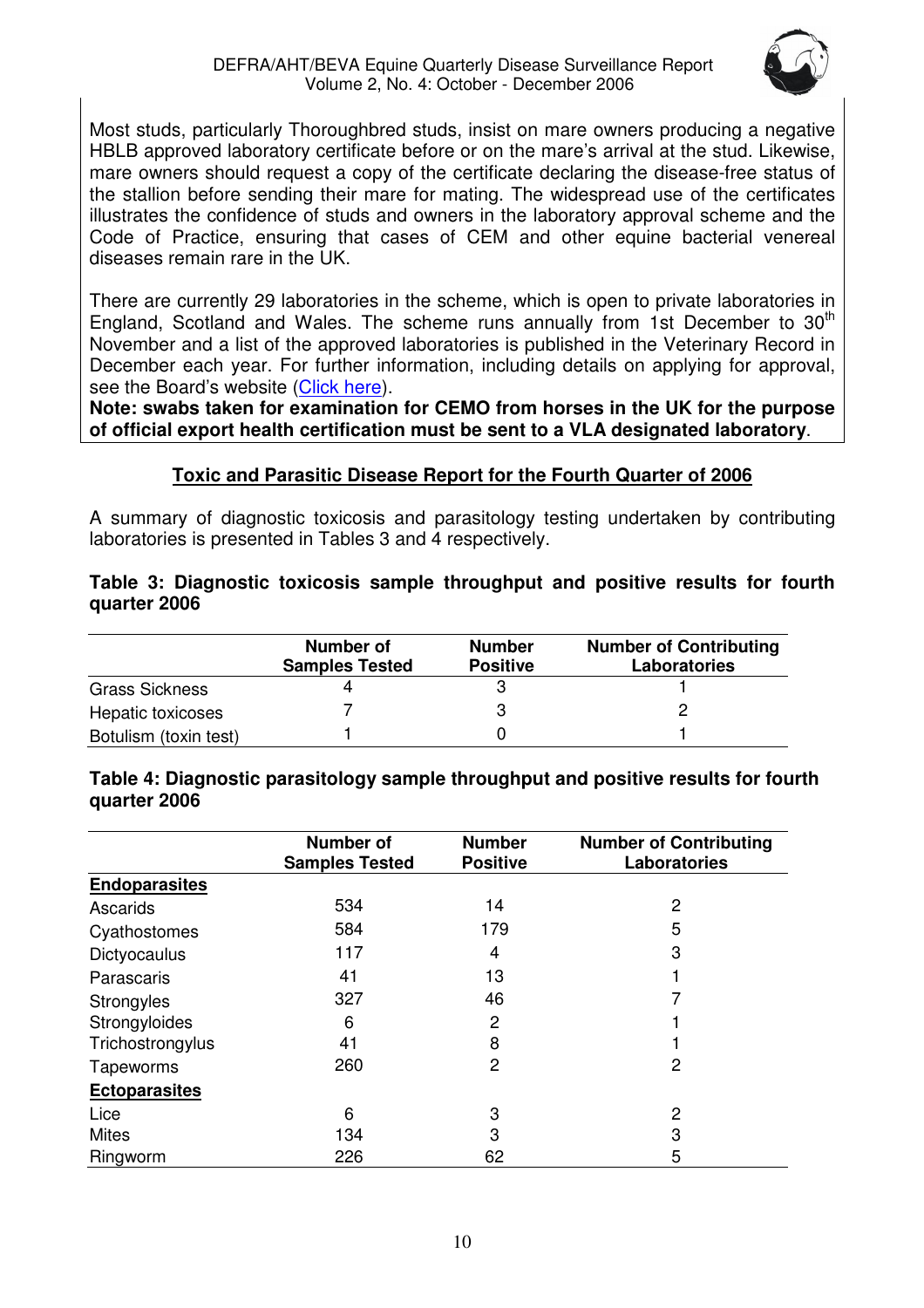

# <span id="page-10-0"></span>**FOCUS ARTICLE: EQUINE GRASS SICKNESS SURVEILLANCE Claire Wylie MRCVS, Epidemiology Unit, Animal Health Trust**

Following notification of funding by the Horse Trust in November 2006, the Animal Health Trust (AHT) is currently in the process of developing and implementing the first nationwide system for the surveillance of equine grass sickness (EGS), a debilitating and frequently fatal dysautonomia of horses. At present, while anecdotal reports suggest that EGS is becoming more common in previously unaffected areas of Britain, there is no national surveillance scheme in operation. Consequently the true impact of EGS in terms of annual equine mortality is unknown and the beneficial effects of new interventions, such as any future botulinum-based vaccine, will be difficult to assess. The aim of the AHT project is therefore to develop a system to collate details of clinical cases and produce an accurate representation of the current frequency of the disease in Great Britain.

The key steps in the development of the new EGS surveillance scheme will be:

- 1. **Establishing and maintaining a confidential database of premises affected by EGS in Great Britain**. Utilising established collaborations and creating new links with veterinary practices, veterinary laboratories and universities, this database will provide up-to-date records of equine grass sickness cases occurring throughout the country.
- 2. **Development of a system to collect data from EGS cases and in-contact horses**. Development and promotion of a novel, dedicated web-based/telephone/postal questionnaire system to produce a sustainable system in order to record data on the number of cases of EGS (numerator data) and to allow for owners to easily and efficiently provide details of other horses grazing on EGS affected premises (denominator data). Data from the National Equine Database will also be used to provide estimates of national and regional denominator statistics.
- 3. **Calculation of EGS frequency rates**. Generation of rates of occurrence of EGS at a premises, regional and national level to allow calculation of frequency measures of EGS occurrence within Great Britain.
- 4. **Monitoring and analysis of regional and national trends in EGS occurrence throughout Great Britain.** It is hoped that as well as quantifying the true frequency, and therefore impact of EGS this work will also demonstrate trends in disease occurrence over time.



In future it is hoped that the data from the nationwide surveillance system for equine grass sickness will be utilised in the calculation of sample size requirements necessary for future EGS vaccine field trials, and will allow the welfare benefits of such preventive strategies to be rapidly and accurately assessed. In addition, a dedicated and regularly updated confidential database of cases of EGS occurring throughout Britain will be an invaluable potential resource for future research into all aspects of equine grass sickness.

It is intended that following the initial development of the EGS nationwide surveillance scheme results arising from the system will be included in these quarterly equine disease surveillance reports and their abridged versions published in The Veterinary Record.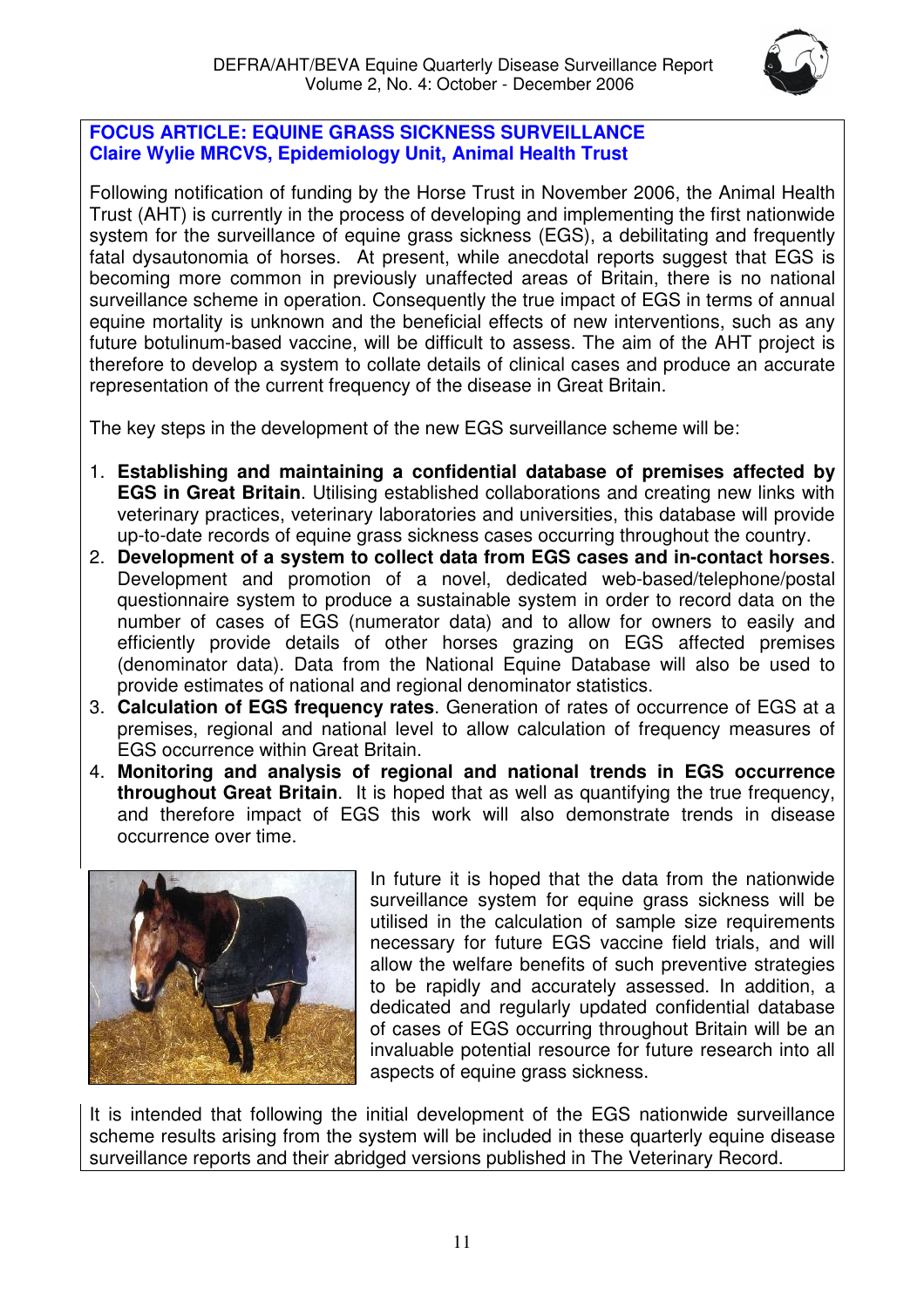

# **Report on Post Mortem Examinations for Fourth Quarter 2006**

# <span id="page-11-0"></span>**East Anglia**

# 61 cases were examined this quarter:

A large number of these, 49, were investigations into aborted fetuses or neonatal deaths. Of these 27 were inconclusive or no further details were given, 11 were due to umbilical cord torsion, thought due to the cords length being longer than normal. Two were due to placental insufficiency and one due to bacterial placentitis. One case was found to have cervical necrosis leading to vascular compromise of the caudal body of the chorion. One set of twins was seen. Another fetus had marked hydrocephalus. Two cases had placental infection with EHV-1 and one with EHV-4 (as mentioned in the virology section of the report). Two Shetland pony fetuses were examined and alongside further investigations it was thought a nutritional abnormality had caused the abortions. Three neurological cases were seen in adults. One was found to be weakly positive for EHV-4, and unfortunately no further details were given of the other two cases. Three cases of lymphosarcoma were examined, along with a single case of proliferative enteropathy, a single case of mitral valve incompetence and one sudden death of indeterminate cause.

# Two welfare cases were examined on behalf of the RSPCA:

One was a thin animal found to have lice, cyasthomiasis, bots, and strongyles which had caused damage to the root of the mesentery. The second had marked hepatopathy thought to be due to ragwort poisoning. It also had a severe wound involving deep tissues around the fetlock joint. These included the flexor tendons which had marked tenosynovitis. The wound was grossly infected including with maggots.

# **Home Counties**

# Twelve cases were examined this quarter:

A mid-gestational aborted fetus was examined and found to have an umbilical cord torsion. A 3 year old warmblood was found to have pharyngeal abscessation and suppurative meningioencephalitis associated with streptococcal infection. An aged Hunter type gelding had deep ulcerative keratitis, either post traumatic or immune mediated. As age contra-indicated surgery, euthanasia was performed on humane grounds. Two animals had typhocolitis, one yearling due to Cyasthomiasis and secondary salmonellosis. The other a cross bred adult where no aetiology could be determined. The animal also showed signs of renal tubular necrosis and uraemic encephalopathy. Other diagnoses in adult animals included, acute idiopathic gastric rupture (no histological evidence of dysautonomia), acute idiopathic caecal rupture, nephrosplenic entrapment and a malignant perianal melanoma with metastases to the liver, spleen, lymph nodes and skeletal muscle. In aged animals findings included small intestinal (ileal), fibrosarcoma with metastases to kidney, diaphragm , mesentery and lung. A pituartary adenoma and associated pituatory dependent hyperadrenocorticalism. An acute idiopathic gastric rupture, (again with no histological evidence of dysautonomia).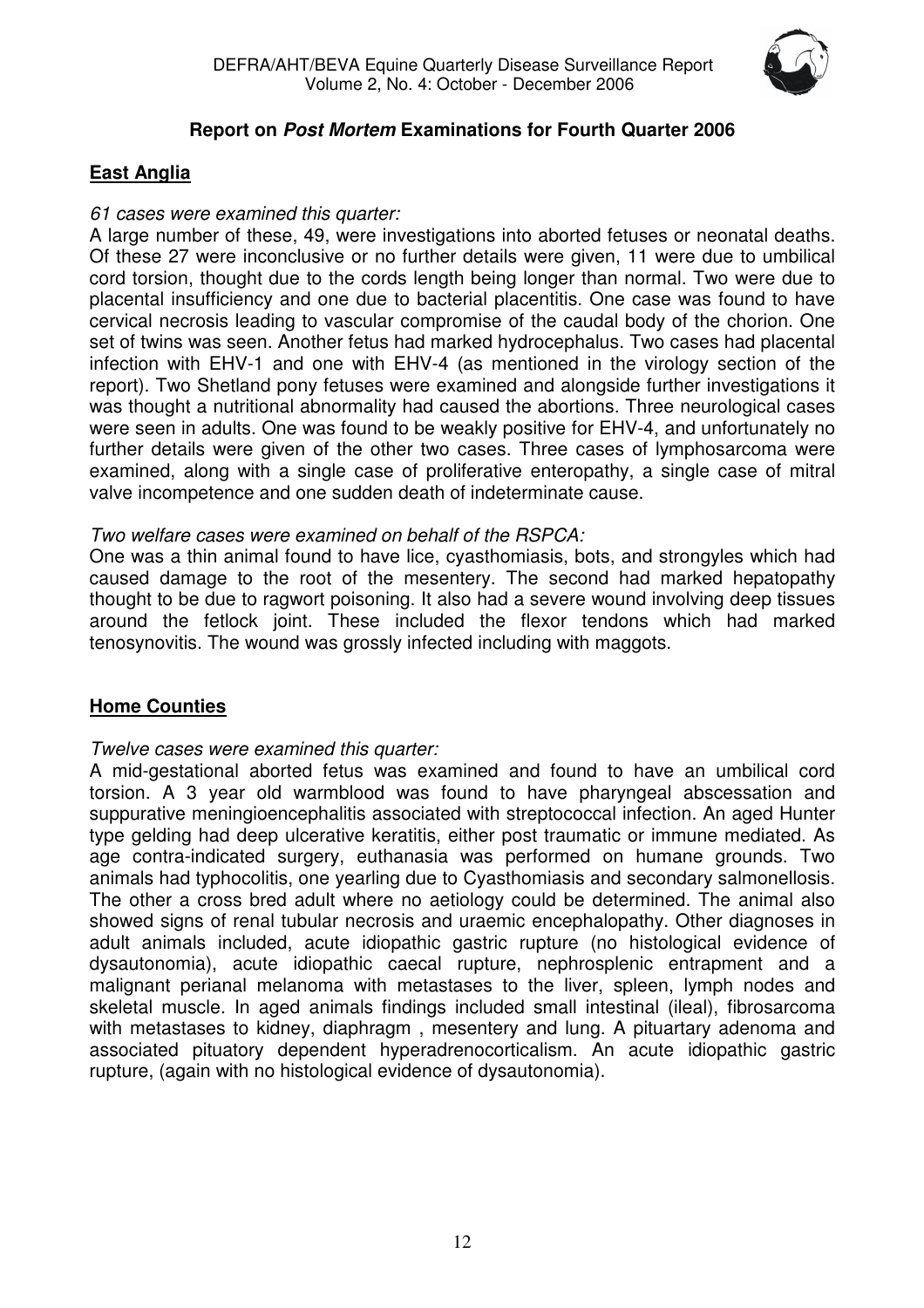

# <span id="page-12-0"></span>**South West**

# Fifteen cases were examined this quarter:

Two neurological cases, one in a 6 month old foal and the other in a 12 year old, both due to wallerian degeneration of the spinal cord. Two cases of granulosa cell tumours, one pulmonary haemorrhage and one chronic toxic hepatopathy. Gastrointestinal cases included one small intestinal torsion and two possible parasitic conditions. One consisting of eosinophilic granulomatous lesions in the small intestine and the other having oedematous intestinal walls. Three traumatic cases included one of bursitis, one fractured scapula and one tenosynovitis with digital arterial thrombosis and pedal bone necrosis. Three aged donkeys were examined; an obese 35 year old found to have ulcerative typhitis and colitis as well as pedal bone rotation; A 40 year old gelding with poor teeth and a non-specific digestive disorder. Incidental findings in this case included a resolving dislocated hip, sclerosis of the aortic valves, old fibrosed infarcts in the left ventricle and arterosclerotic plaques in the aortic arch. Apparently negative findings on auscultation in aged donkeys are quite common even with these lesions; A 25 year old emaciated donkey with poor teeth and a non-specific digestive disorder. The animal was euthanized due to lack of response to anthelmintic treatment, and the possibility of resistance, however a relatively small worm burden was found post mortem.

# **Scotland**

# Five cases were examined this quarter:

One aborted foetus, where no firm conclusion as to the cause could be found. Four animals died from acute diarrhoea, a 6 month old foal and its 20 year old dam, a 5 month old foal and a 12 year old horse all from the same yard. The 6 month old foal had previously been hospitalised for orthopaedic problems, it was treated with antibacterials. It developed diarrhoea on its return home. Clostridium difficile toxin was detected in all four cases. Histology showed dramatic intestinal oedema. No other toxins were detected. It is suspected that the stress and antibacterials given to the 6 month old foal had allowed C.difficile overgrowth and that the dam was infected from its foal, with the organism then spreading round the stable yard.

# **Northern Ireland (AFBINI)**

# Eleven cases were examined this quarter:

Cases included four aborted foetuses, three of which were inconclusive. One was found to have streptococcal infection of the foetus and placenta. Six cases of sudden death were examined these included, two foals with ruptured stomachs and associated peritonitis, one foal with a gastric ulcer, another foal with a non-specific enteritis. A mare with Black disease and a horse with a colon impaction were also examined. One case of Rhodococcus equi pneumonia in a foal was also reported.